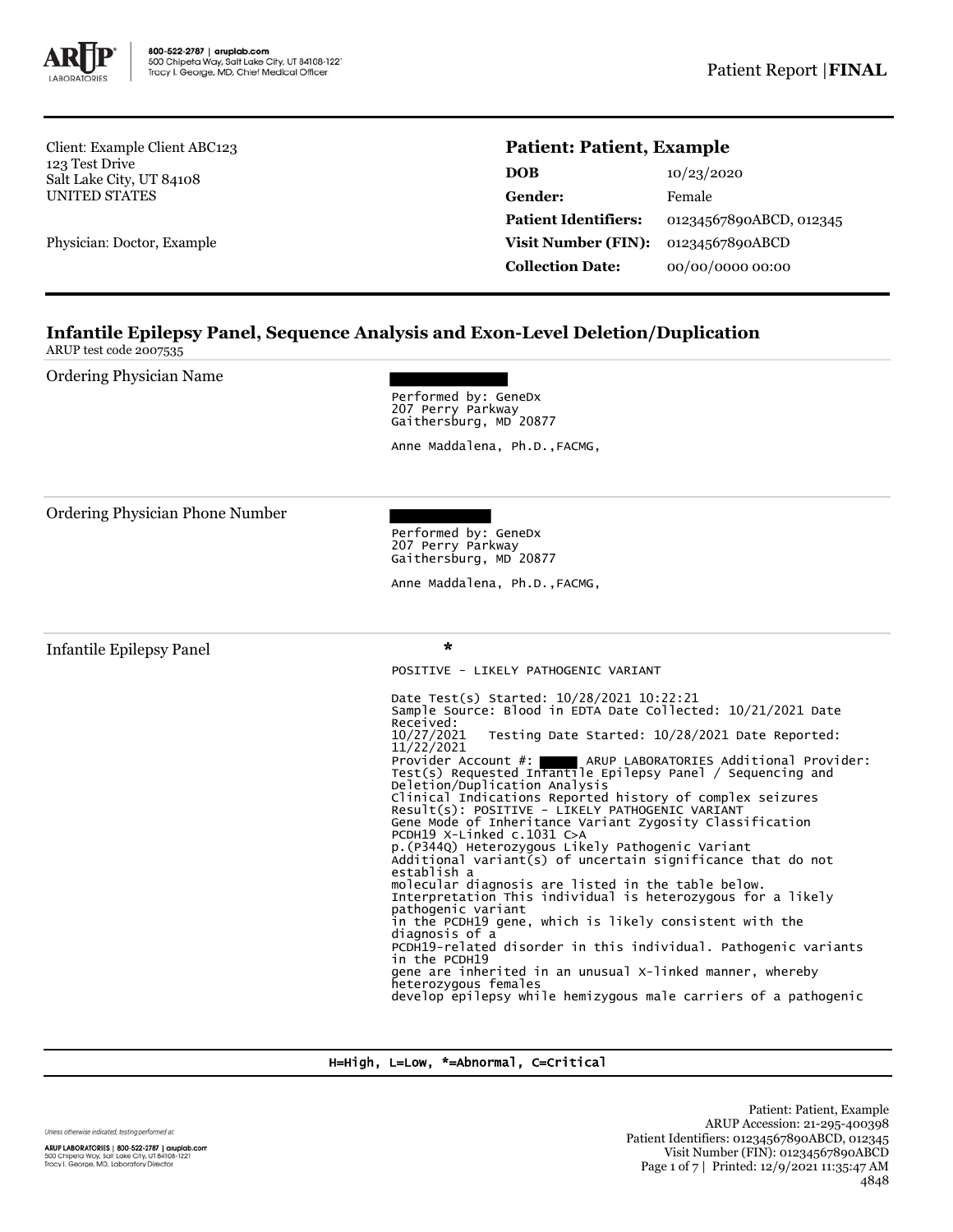

variant are typically unaffected. Recommendation(s) Genetic counseling is recommended to discuss the implications of these results. Correlation of these findings with the clinical features of this individual is recommended. Targeted testing of the parents of this individual will help determine if the variant in the PCDH19 gene was inherited or arose de novo. Parental testing for the PCDH19 variant can be performed at GeneDx for no additional charge if clinical information on the parents is provided. If desired, molecular prenatal diagnosis is available for the likely pathogenic variant. Resources MyGene2 is a portal through which families with rare genetic conditions who are interested in sharing their health and genetic information can connect with other families, clinicians, and researchers. If you are interested in learning more and/or participating, please visit www.mygene2.org. GenomeConnect is an NIH initiative created to enable individuals and families with the same genetic variant or medical history to connect and share de-identified information. If you are interested in participating, please visit www.genomeconnect.org. Support and information for individuals with PCDH19 pathogenic variants and their families is available through the PCDH19 Alliance. They can be contacted through their website: http: //www.pcdh19info.org/ PCDH19 Gene Summary The PCDH19 gene encodes protocadherin-19, which is a calcium-dependent cell-cell adhesion molecule that is primarily expressed in the brain. Pathogenic variants in PCDH19 cause a type of early infantile epileptic encephalopathy (EIEE) that is sometimes referred to as epilepsy and mental retardation limited to females (EFMR). The clinical phenotype is variable, but the most common clinical features include clusters of focal and/or generalized seizures beginning in infancy or early childhood that are often precipitated by fever, sometimes leading to a clinical diagnosis of Dravet syndrome (Higurashi et al., 2013; Specchio et al., 2011; Marini et al., 2010). Seizures are often difficult to control in early childhood; however, over time the seizure frequency typically decreases and antiepileptic medications are more effective (Specchio et al., 2011; Depienne et al., 2011). Developmental regression leading to intellectual disability and autism is common, although some females have normal cognitive development (Higurashi et al., 2013; Marini et al. 2010). Pathogenic variants in PCDH19 are inherited in an unusual X-linked manner, as heterozygous females develop epilepsy while hemizygous male carriers are unaffected, although affected males with somatic mosaicism

H=High, L=Low, \*=Abnormal, C=Critical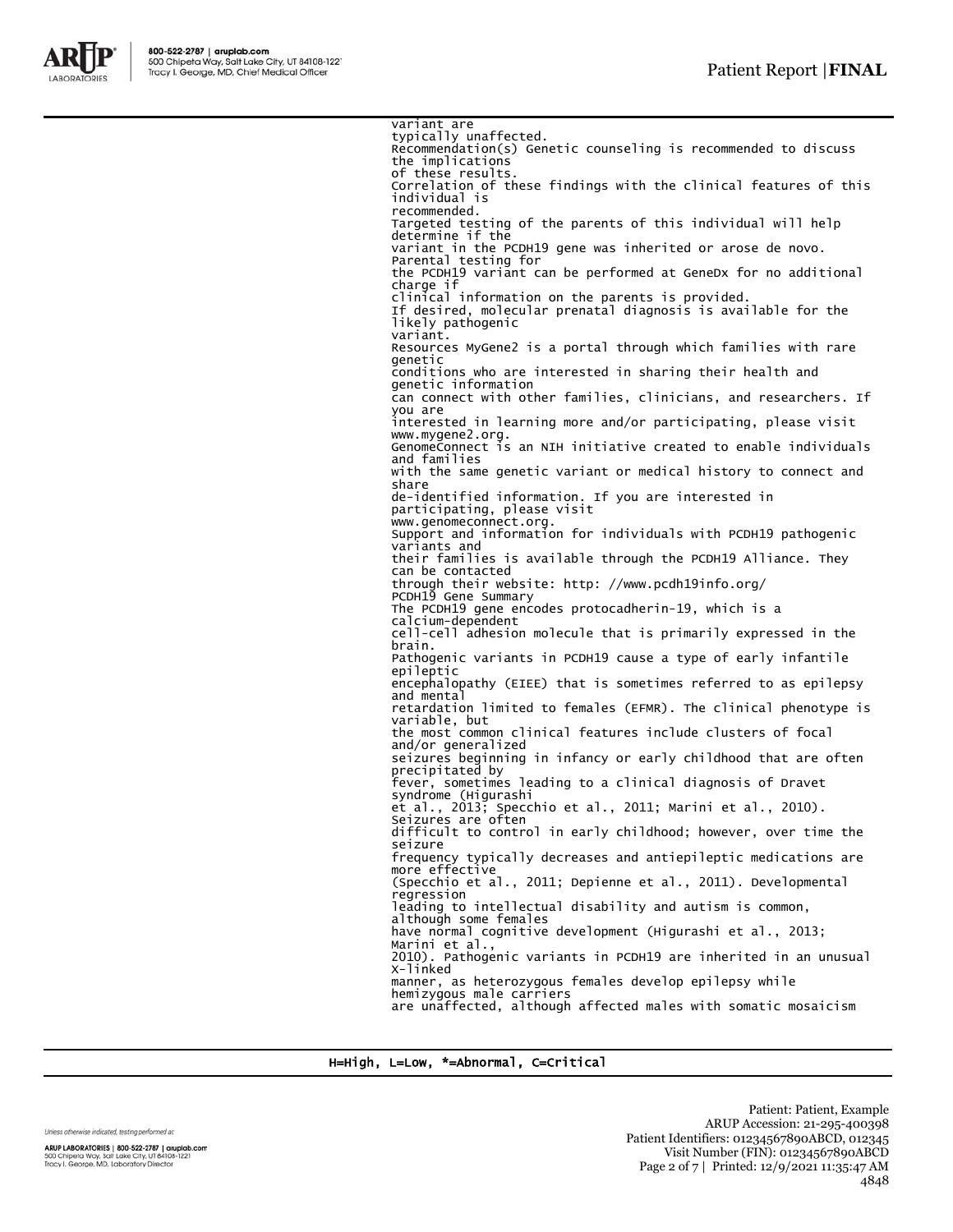

have been identified (Terracciano et al. 2016). Somatic and gonadal mosaicism have also been reported in females, and rarely unaffected female carriers who are heterozygous for a PCDH19 pathogenic variant have been described (Marini et al., 2010; Dibbens et al., 2011; Dimova et al., 2012).p.(Pro344Gln) (CCG>CAG): c.1031 C>A in exon 1 of the PCDH19 gene (NM\_001184880.1)Not observed at significant frequency in large population cohorts (Lek et al., 2016)A different missense change at this residue (p.(P344L)) has been reported as likely pathogenic at GeneDx in association with epilepsy (van Harssel et al., 2013) Missense variants in this gene are often considered pathogenic (Stenson et al., 2014)In silico analysis supports that this missense variant has a deleterious effect on protein structure/functionHas not been previously published as pathogenic or benign to our knowledgeWe interpret this as a Likely Pathogenic Variant. Additional Variants of Uncertain Significance (See Below) GeneMode of InheritanceVariantZygosityClassification PIGOAutosomal Recessive c.1844 G>A p.(R615Q)HeterozygousVariant of Uncertain Significance At this time, the above variants are classified as variants of uncertain significance as they do not meet criteria to be classified otherwise. This table may include single heterozygous variants of uncertain significance (VUS) in genes associated with autosomal recessive inheritance, VUS in genes associated with dual inheritance that are unlikely to be related to the referring phenotype, and VUS in candidate genes that have been suggested to be associated with autosomal recessive or dual inheritance human disease. Information on population data and in-silico analysis can be found in the supplemental variant information tables at the end of the report. Genes Evaluated ADSL, ALDH5A1, ALDH7A1, ALG13, ARHGEF9, ARX, ASNS, ATP1A3, ATP6AP2, ATRX, BRAT1, C12ORF57, CACNA1A, CACNA1E, CACNA1G, CASK,<br>CDKL5, CHD2,<br>CHRNA7, CLCN4, CLN3, CLN5, CLN6, CLN8, CNTNAP2, CTSD, CUL4B, DCX, DDX3X DEPDC5, DNM1, DOCK7, DYRK1A, EEF1A2, EHMT1, FGF12, FOLR1, FOXG1, FRRS1L, GABBR2, GABRA1, GABRB2, GABRB3, GABRG2, GAMT, GATM, GLDC, GNAO1, GRIN1, GRIN2A, GRIN2B, HCN1, HNRNPU, IQSEC2, KANSL1, KCNA2, KCNB1, KCNH1, KCNJ10, KCNMA1, KCNQ2, KCNQ3, KCNT1, KCTD7, KDM6A, MAGI2, MBD5, MECP2, MEF2C, MFSD8, NALCN, NEXMIF, NGLY1, NPRL3, NR2F1, NRXN1, PACS1, PAFAH1B1, PCDH19,<br>PIGA, PIGG, PIGN,<br>PIGO, PIGT, PIGV, PLCB1, PNKP, PNPO, POLG, PPP2R5D, PPT1, PRRT2,<br>PURA, QARS, PURA, QARS,<br>SCN1A, SCN1B, SCN2A, SCN8A, SHANK3, SLC13A5, SLC19A3, SLC25A22, SLC<sub>2A1</sub> SLC35A2, SLC6A1, SLC6A8, SLC9A6, SMARCA2, SMC1A, SNAP25, SPATA5, SPTAN1, STX1B, STXBP1, SYNGAP1, SZT2, TBC1D24, TBL1XR1, TCF4, TPP1, TSC1, TSC2, TUBB2A, UBE3A,

H=High, L=Low, \*=Abnormal, C=Critical

Unless otherwise indicated, testing performed at:

ARUP LABORATORIES | 800-522-2787 | aruplab.com 500 Chipeta Way, Salt Lake City, UT 84108-1221<br>Tracy I. George, MD, Laboratory Director

Patient: Patient, Example ARUP Accession: 21-295-400398 Patient Identifiers: 01234567890ABCD, 012345 Visit Number (FIN): 01234567890ABCD Page 3 of 7 | Printed: 12/9/2021 11:35:47 AM 4848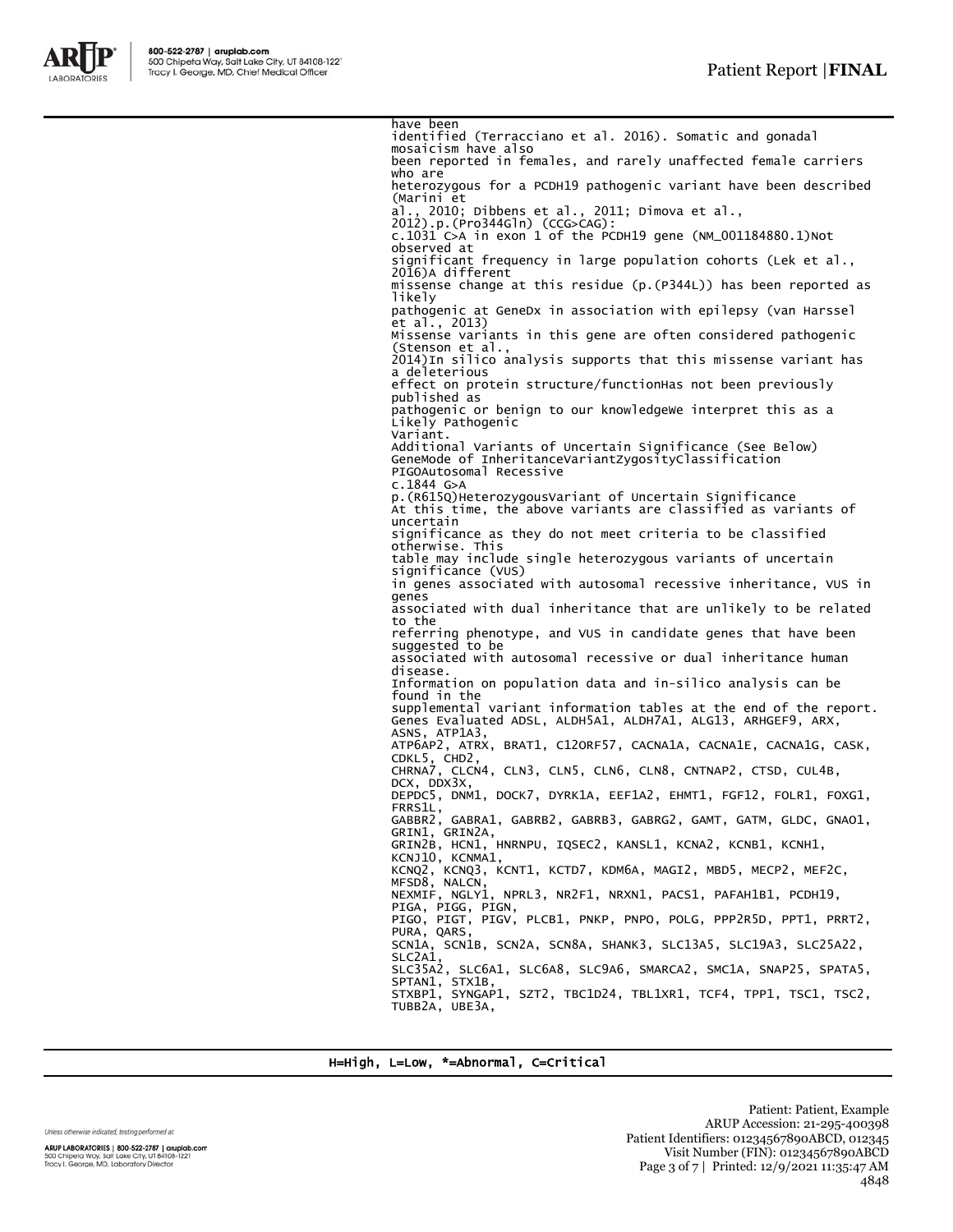

WDR45, WWOX Methods Genomic DNA was extracted from the submitted specimen. For skin punch biopsies, fibroblasts were cultured and used for DNA extraction. The DNA was enriched for the complete coding regions and splice junctions of the genes on this panel using a proprietary targeted capture system developed by GeneDx for next-generation sequencing with CNV calling (NGS-CNV). ). The enriched targets were simultaneously sequenced with paired-end reads on an Illumina platform. Bi-directional sequence reads were assembled and aligned to reference sequences based on NCBI RefSeq transcripts and human genome build GRCh37/UCSC hg19. After gene specific filtering, data were analyzed to identify sequence variants and most deletions and duplications involving coding exons at the exon-level; however, technical limitations and inherent sequence properties effectively reduce this resolution for some genes. Gene specific exclusions for exon-level deletion/duplication testing for this panel are: C12orf57, FGF12, FOXG1, PIGG, PIGT, SLC35A2, SLC6A8, and SNAP25 genes no copy number testing; PIGT, SLC3<br>ARX, ASNS, CHRNA7, FOLR1, GAMT, KCNT1, NR2F1, PCDH19, SCN1B, SHANK3, and TUBB2A genes only whole gene deletions or duplications may be detected; deletions/duplications involving the 3' end of the TSC2 gene (exons 36-42) may not be identified. For the CHRNA7 and MAGI2 genes, deletion/duplication analysis, but not sequencing, was performed. Alternative sequencing or copy number detection methods were used to analyze or confirm regions with inadequate sequence or copy number data by NGS. Sequence variants are reported according to the Human Genome Variation Society (HGVS) guidelines. Copy number variants are reported based on the probe coordinates, the coordinates of the exons involved, or precise breakpoints when known. Reportable variants include pathogenic variants, likely pathogenic variants and variants of uncertain significance. Likely benign and benign variants, if present, are not routinely reported but are available upon request. Available evidence for variant classification may change over time and the reported variant(s) may be re-classified according to the AMP/ACMG guidelines for variant classification (Richards et al. 2015), which may lead to re-issuing a revised report. Disclaimer Genetic testing using the methods applied at GeneDx is expected to be highly accurate. Normal findings do not rule out the diagnosis of a genetic disorder since some genetic abnormalities may be undetectable by this test. The methods used cannot reliably detect deletions of 20bp to 500bp in size, or insertions of 10bp to 500 bp in size. Sequencing cannot detect low-level<br>mosaicism. The copy number assessment methods used with this test cannot

H=High, L=Low, \*=Abnormal, C=Critical

Unless otherwise indicated, testing performed at:

ARUP LABORATORIES | 800-522-2787 | aruplab.com 500 Chipeta Way, Salt Lake City, UT 84108-1221<br>Tracy I. George, MD, Laboratory Director

Patient: Patient, Example ARUP Accession: 21-295-400398 Patient Identifiers: 01234567890ABCD, 012345 Visit Number (FIN): 01234567890ABCD Page 4 of 7 | Printed: 12/9/2021 11:35:47 AM 4848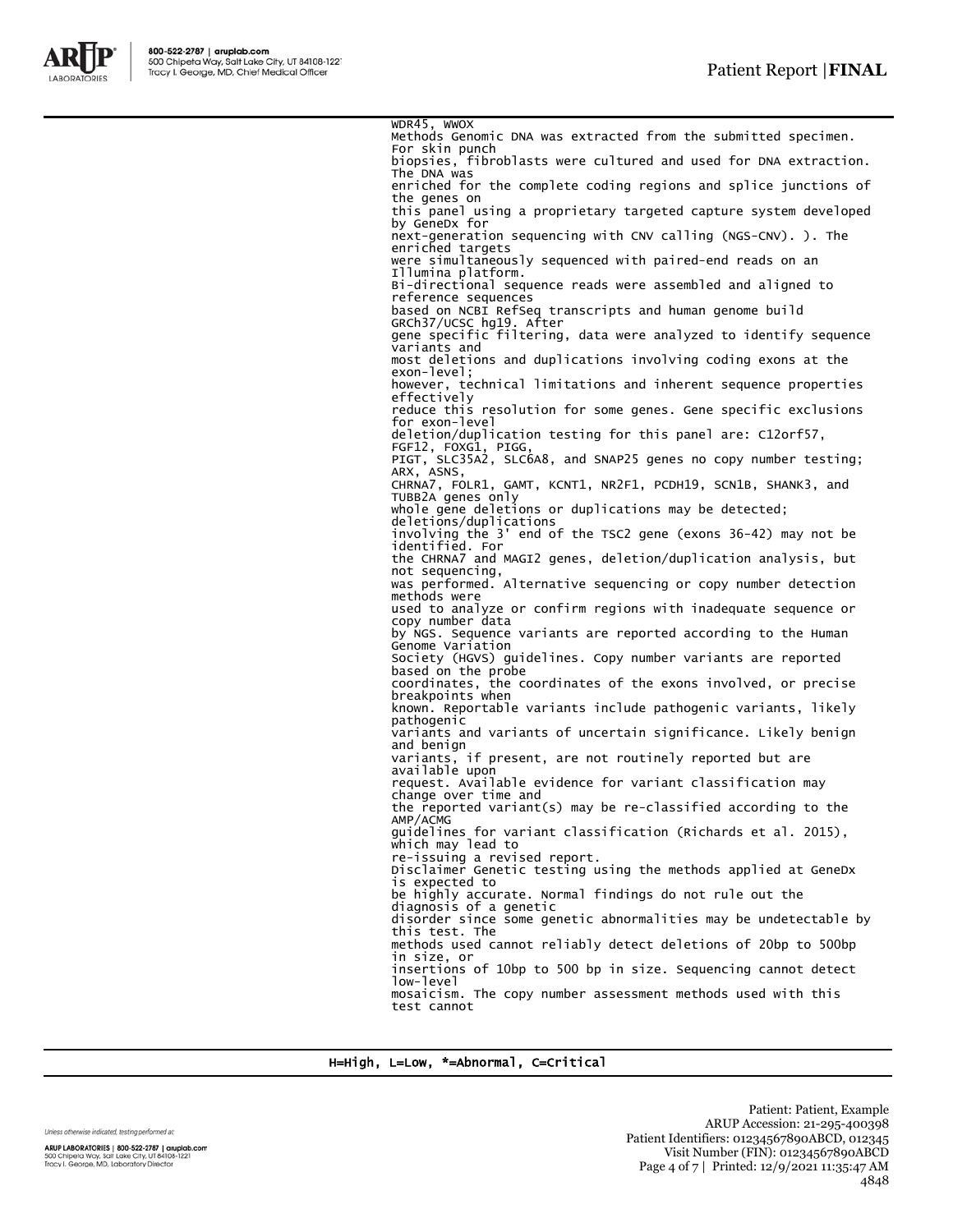

reliably detect mosaicism and cannot identify balanced chromosome aberrations. Rarely, incidental findings of large chromosomal rearrangements outside the gene of interest may be identified. Regions of certain genes have inherent sequence properties (for example: repeat, homology, or pseudogene regions, high GC content, rare polymorphisms) that yield suboptimal data, potentially impairing accuracy of the results. False negative results may also occur in the setting of bone marrow transplantation, recent blood transfusion, or suboptimal DNA quality. As the ability to detect genetic variants and naming conventions can differ among laboratories, rare false negative results may occur when no positive control is provided for testing of a specific variant identified at another laboratory. The chance of a false positive or false negative result due to laboratory errors incurred during any phase of testing cannot be completely excluded. Interpretations are made with the assumption that any clinical information provided, including family relationships, are accurate. Consultation with a genetics professional is recommended for interpretation of results. This test was developed and its performance characteristics determined by GeneDx. This test has not been cleared or approved by the U.S. Food and Drug Administration. The FDA has determined that such clearance or approval is not necessary. The test is used for clinical purposes and should not be regarded as investigational or for research. The laboratory is certified under the Clinical Laboratory Improvement Amendments of 1988 (CLIA) as qualified to perform high-complexity clinical testing.<br>References Lek et al. (2016) Nature 536 (7616): 285-91 (PMID:<br>27535533);Stenson<br>et al. (2014) Human genetics 133 (1): 1-9 (PMID:<br>24077912);Landrum et al.<br>(2016) Nucleic Acids Res. 44 (D1): et al. (2013) Curr Protoc Bioinformatics 44 : 1.23.1-26 (PMID: 25489354);Richards et al. (2015) Genetics In Medicine: 17 (5): 405-24 (PMID: 25741868);Depienne C et al. (2011) Hum Mutat 32 (1): E1959-75 (PMID: 21053371);Dibbens LM et  $a1.$  (2011) 1514-9 (PMID: 21519002);Marini C et al. Neurology 76 (17):<br>(2010) Neurology 75 (7): 646-53 (PMID: 20713952);Specchio N et al. (2011) Epilepsia 52 (7): 1251-7 (PMID: 21480887);Dimova PS et al. (2012) Pediatric neurology 46  $(6): 397-400$ (PMID: 22633638);Higurashi N et al. (2013) Epilepsy research 106 (1-2): 191-9 (PMID: 23712037);Terracciano A et al. (2016) Epilepsia 57 (3): e51-5 (PMID: 26765483); van Harssel JJ et al. (2013) Neurogenetics 14 (1): 23-34 (PMID: 23334464) ### Variant Table Gene: Coding DNAPCDH19: c.1031 C>APIGO: c.1844 G>A

H=High, L=Low, \*=Abnormal, C=Critical

Unless otherwise indicated, testing performed at:

ARUP LABORATORIES | 800-522-2787 | aruplab.com 500 Chipeta Way, Salt Lake City, UT 84108-1221<br>Tracy I. George, MD, Laboratory Director

Patient: Patient, Example ARUP Accession: 21-295-400398 Patient Identifiers: 01234567890ABCD, 012345 Visit Number (FIN): 01234567890ABCD Page 5 of 7 | Printed: 12/9/2021 11:35:47 AM 4848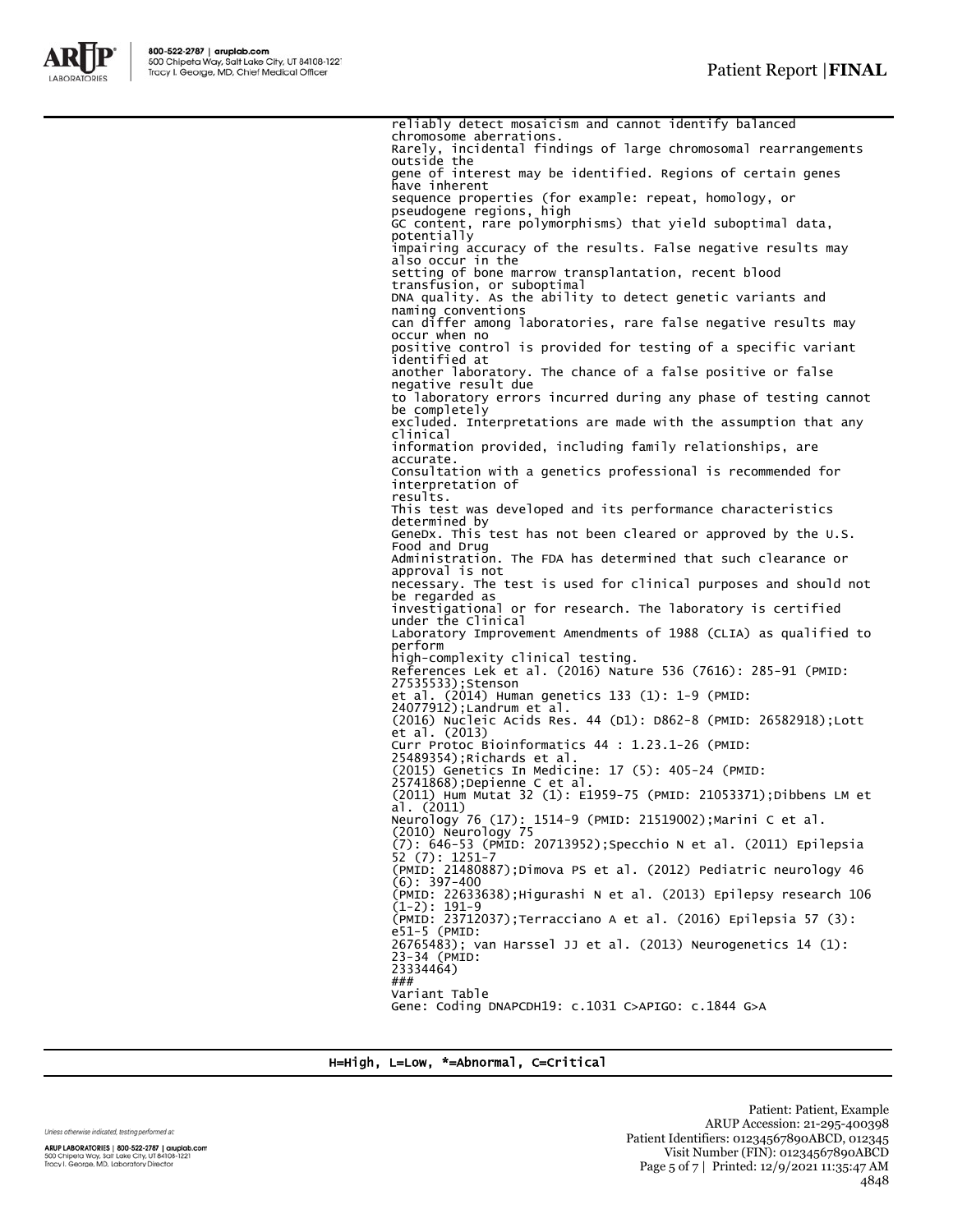

Variant (Protein)p.(Pro344Gln) ((P344Q))p.(Arg615Gln) ((R615Q)) ClassificationLikely Pathogenic VariantVariant of Uncertain **Significance** ZygosityHeterozygousHeterozygous Chr: PositionX: 996625659: 35092040 dbSNP rs142897141 gnomAD\_Freq 0.0001 gnomAD\_AMR 0.00008468 gnomAD\_NFE 0.00006199 gnomAD\_AFR 0.00004007 gnomAD\_EAS 0.00010025 gnomAD\_FIN 0.000000000 gnomAD\_Other 0.00013847 gnomAD\_SAS 0.00000000 gnomAD\_ASJ 0.000000000 gnomAD\_Hom 1 Provean-6.32 (D)-0.91 (N) ClinVarUncertain significanceLikely benign This supplement provides evidence to support the classification of each reportable variant in the attached result report. This information is provided as a resource. It is not inclusive of all available information used by GeneDx for variant classification, and individual data elements may be weighted differently to derive at the classification. This information is subject to change and may differ from what is currently available. Results should always be interpreted in the context of the patient's clinical presentation. Blank fields indicate that no data were available at time of analysis. dbSNP - NCBI repository for single base nucleotide substitutions and short deletion and insertion polymorphisms https: //www.ncbi.nlm.nih.gov/snp/The Genome Aggregation Database (gnomAD) combines exome and genome sequencing data from a variety of large-scale sequencing projects, including approximately 15,000 genomes and 123,000 exomes, including individuals recruited for disease-specific studies such as cancer and cardiovascular diseases. (PMID 32461654).gnomAD\_Freq - variant allele frequency (in percent) from approximately 15,000 genomes and 123,000 exomes in the Genome Aggregation Database. Select ancestries include: gnomAD\_AMR (Admixed American/Latino); gnomAD\_AFR (African); gnomAD\_EAS (East Asian); gnomAD\_FIN (Finnish of European ancestry); gnomAD\_NFE (non-Finnish of European ancestry); gnomAD\_SAS (South Asian); gnomAD\_ASJ (Ashkenazi Jewish). gnomAD\_Hom - number of individuals homozygous for the variant.gnomAD\_AMR- variant frequency (in percent) for individuals of Latino ancestryPROVEAN (Protein Variation Effect Analyzer) -

H=High, L=Low, \*=Abnormal, C=Critical

Unless otherwise indicated, testing performed at:

Patient: Patient, Example ARUP Accession: 21-295-400398 Patient Identifiers: 01234567890ABCD, 012345 Visit Number (FIN): 01234567890ABCD Page 6 of 7 | Printed: 12/9/2021 11:35:47 AM 4848